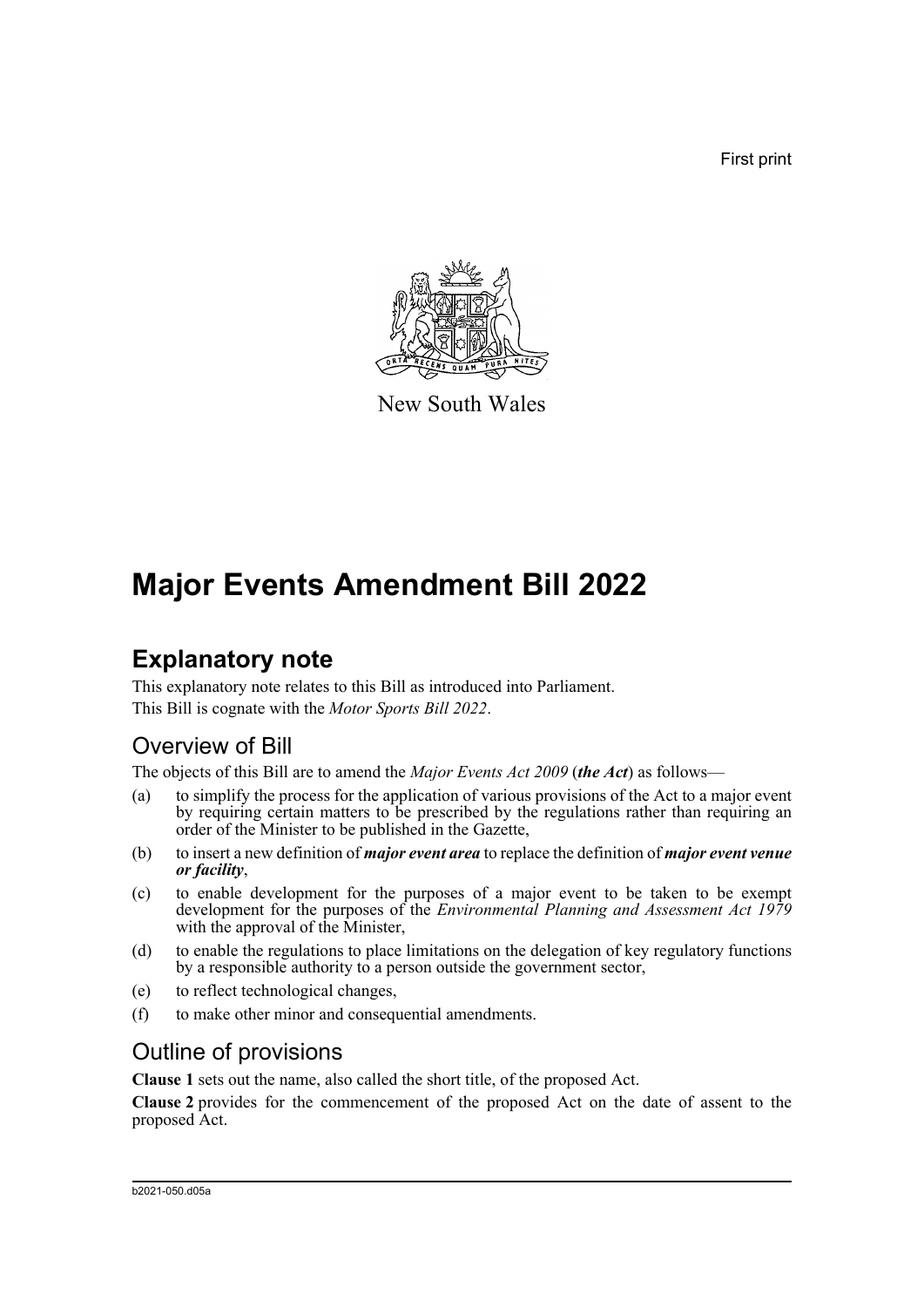#### **Schedule 1 Amendment of Major Events Act 2009 No 73**

**Schedule 1[1] and [3]** change the defined term *major event venue or facility* to *major event area* and provide for the Minister, by order published in the Gazette, to declare an area to be the major event area for a major event. **Schedule 1[2], [9], [15], [21], [23]–[25], [27] and [33]** make consequential amendments.

**Schedule 1[7] and [8]** require public notices relating to road closures to be published on the website of TfNSW. **Schedule 1[11]** requires declarations of the responsible authority enabling the removal of unattended motor vehicles or trailers from certain areas to be published on the website of TfNSW. These notices and declarations are currently required to be published in a newspaper.

**Schedule 1[10] and [19]** recast existing provisions without significant changes.

**Schedule 1[12]** enables the regulations to prescribe an area as a controlled area for a major event and **Schedule 1[13]** makes a consequential amendment. **Schedule 1[16]** enables the regulations to prescribe an area as an advertising controlled site for a major event and **Schedule 1[17] and [18]** make consequential amendments. The relevant provisions of the Act currently require an order of the Minister published in the Gazette to identify or designate a controlled area or advertising controlled site for a major event.

**Schedule 1[14] and [32]** consolidate various definitions of *authorised officer* into a single provision for the authorisation of persons as authorised officers. **Schedule 1[1]** makes a consequential amendment.

**Schedule 1[20]** amends the definition of *aircraft* to include drones or other unmanned aerial vehicles for the purposes of a provision prohibiting certain aerial advertising.

**Schedule 1[22]** enables the regulations to prescribe the official insignia and official title of a major event, rather than requiring the publication of a notice in the Gazette for these purposes.

**Schedule 1[26]** enables certain matters that would otherwise be development or an activity within the meaning of the *Environmental Planning and Assessment Act 1979* (the *Planning Act*) to be taken to be exempt development for the purposes of the Planning Act. The responsible authority for the major event must obtain written approval from the Minister to carry out the major event activity and the major event activity must be carried out in accordance with the Minister's written approval. The current provisions are limited to the application of environmental planning instruments and development consents under the Planning Act.

**Schedule 1[29]** provides that compensation is not payable for economic loss by or on behalf of a person prescribed as the promoter of a major event for an act or omission that is a major event-related matter or that arises, directly or indirectly, from a major event-related matter. The proposed provision does not apply to acts causing the death of a person, personal injury to a person or damage to property. In addition, the proposed provision does not affect compensation payable by the promoter under an indemnity or other agreement. **Schedule 1[1], [5] and [6]** make consequential amendments.

**Schedule 1[30]** enables the regulations to prohibit the delegation, by a responsible authority, of its key regulatory functions to a person other than a member of staff of the responsible authority, a government agency or member of staff of a government agency or a member of the NSW Police Force. **Schedule 1[31]** inserts a definition of *key regulatory function*, being a function prescribed by the regulations as a key regulatory function.

**Schedule 1[35] and [36]** update references to superseded technology. **Schedule 1[34]** makes a consequential amendment.

**Schedule 1[4]** makes a minor amendment. **Schedule 1[28]** makes a minor amendment to a heading.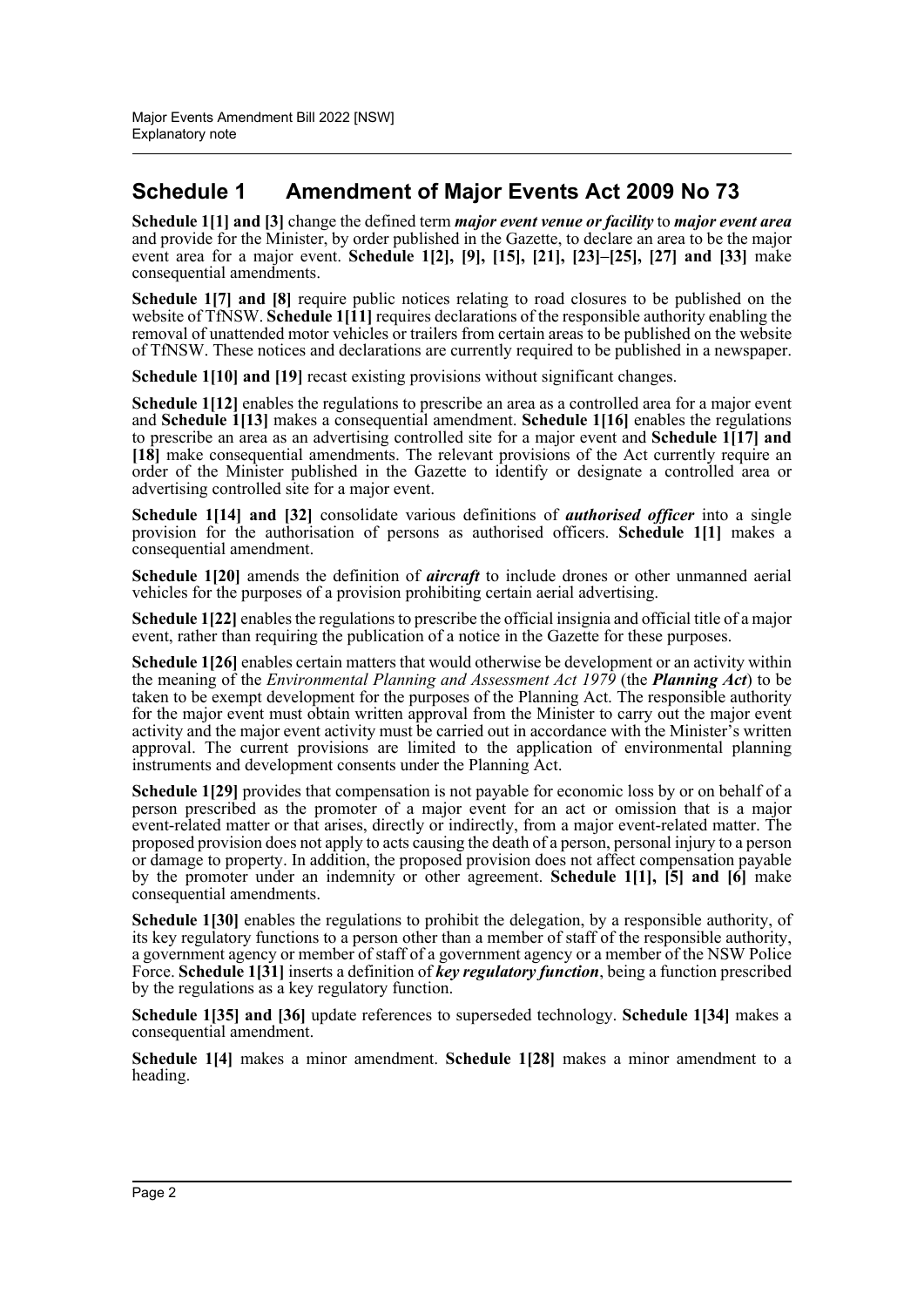First print



New South Wales

# **Major Events Amendment Bill 2022**

### **Contents**

|            |                                                 | Page |
|------------|-------------------------------------------------|------|
|            | Name of Act                                     |      |
|            | 2 Commencement                                  |      |
| Schedule 1 | <b>Amendment of Major Events Act 2009 No 73</b> |      |
|            |                                                 |      |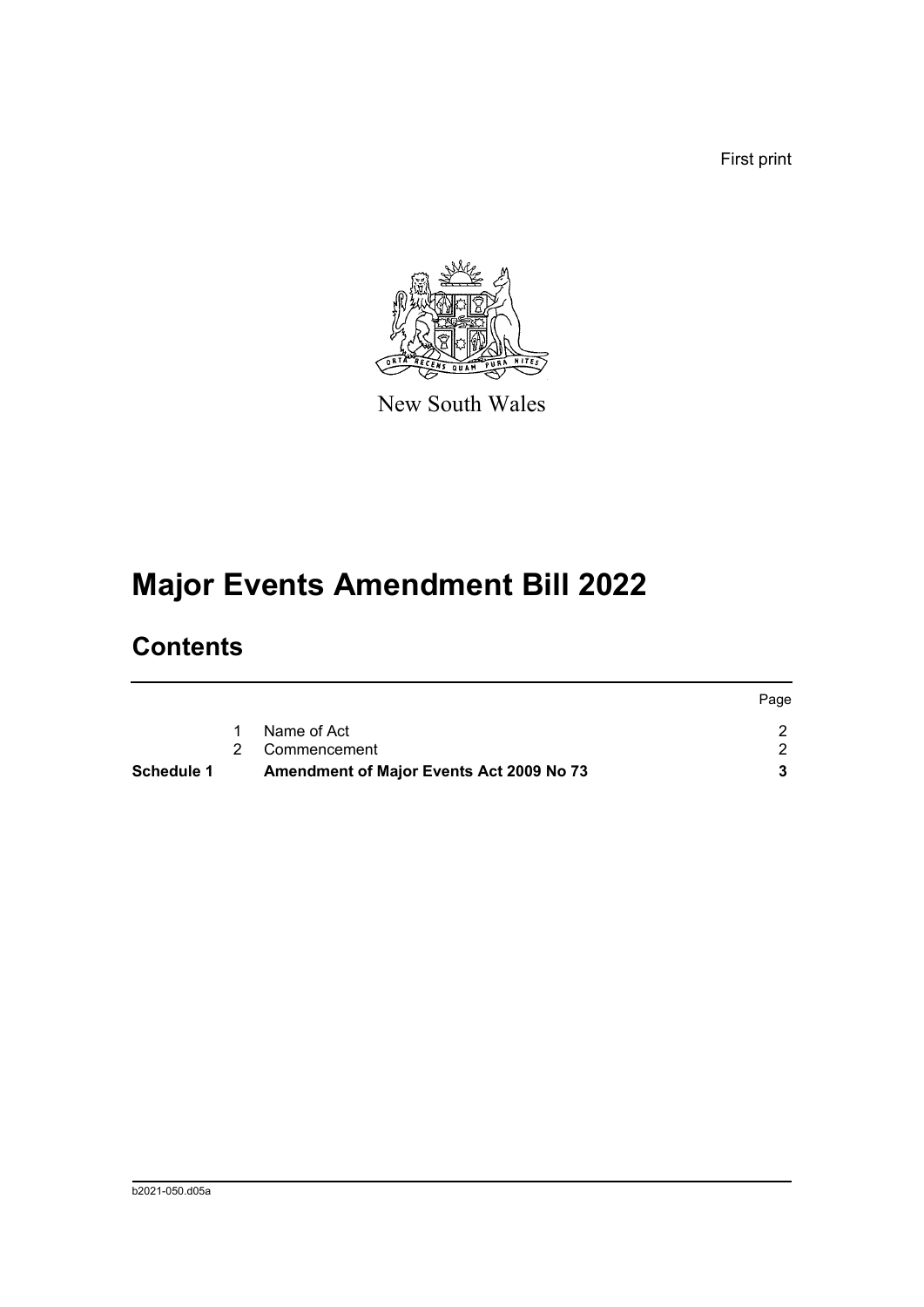

New South Wales

## **Major Events Amendment Bill 2022**

No , 2022

#### **A Bill for**

An Act to make miscellaneous amendments to the *Major Events Act 2009* following a statutory review of the Act.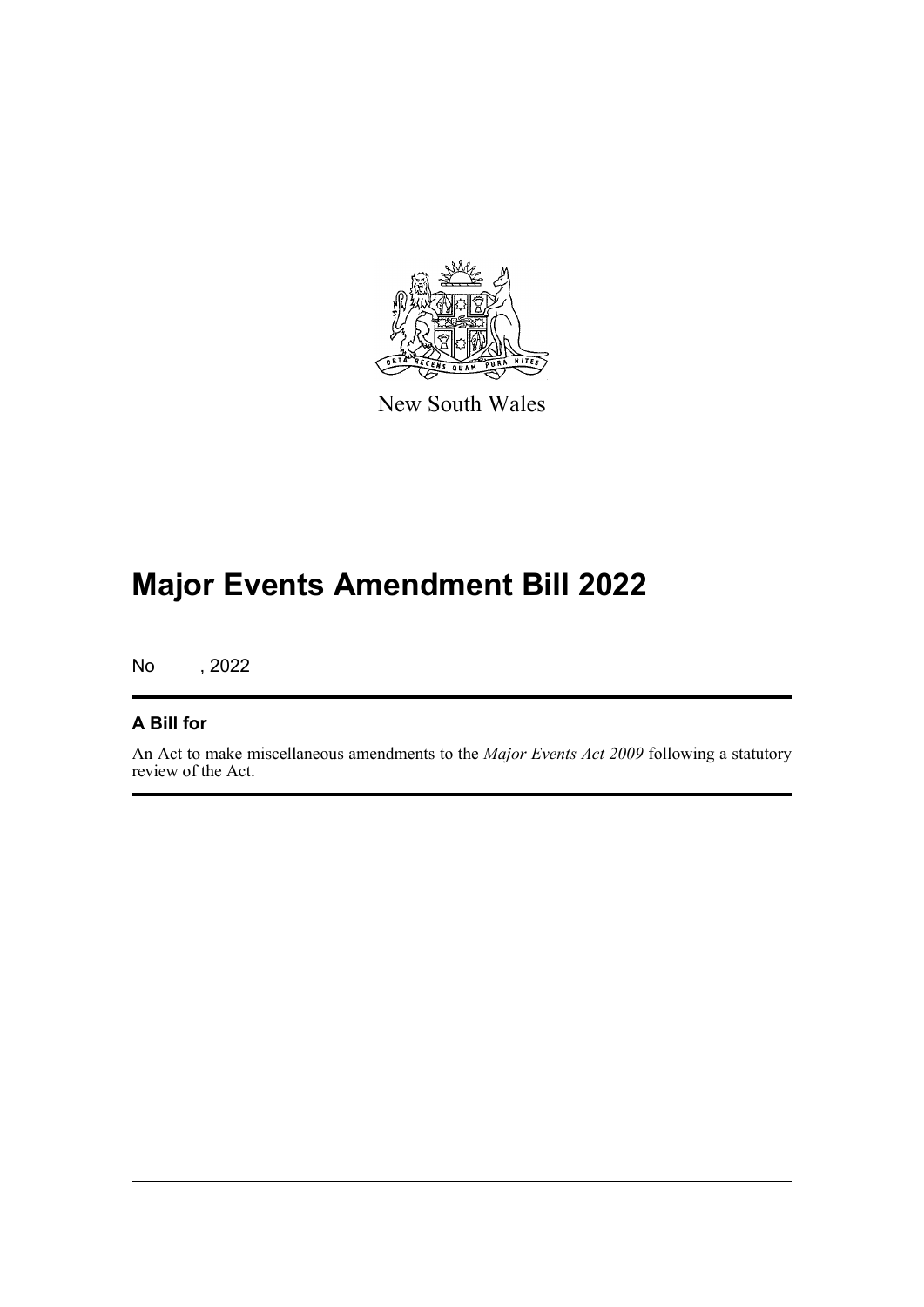<span id="page-4-1"></span><span id="page-4-0"></span>

| The Legislature of New South Wales enacts— |                                                          |               |
|--------------------------------------------|----------------------------------------------------------|---------------|
| $\mathbf 1$                                | Name of Act                                              | $\mathcal{P}$ |
|                                            | This Act is the <i>Major Events Amendment Act 2022</i> . | 3             |
|                                            | Commencement                                             | 4             |
|                                            | This Act commences on the date of assent to this Act.    | 5             |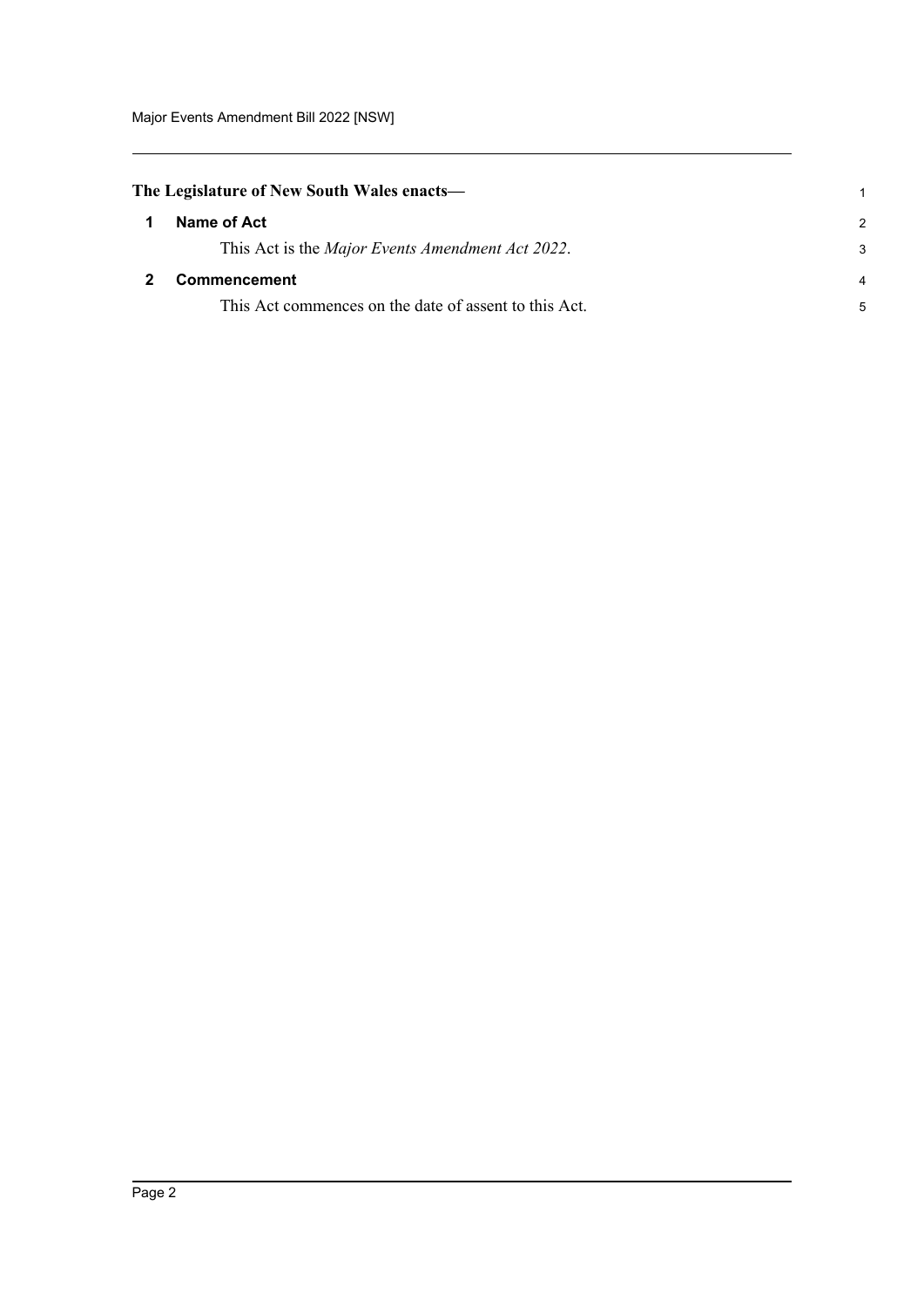<span id="page-5-0"></span>

| <b>Schedule 1</b> | <b>Amendment of Major Events Act 2009 No 73</b> |
|-------------------|-------------------------------------------------|
|                   |                                                 |

1

| [1]   | <b>Section 4 Definitions</b>                                                                                     |                               |                                                                                                                                                                                                                   |                |  |  |
|-------|------------------------------------------------------------------------------------------------------------------|-------------------------------|-------------------------------------------------------------------------------------------------------------------------------------------------------------------------------------------------------------------|----------------|--|--|
|       |                                                                                                                  |                               | Omit section 4(1), definitions of <i>major event period</i> and <i>major event venue or facility</i> .                                                                                                            | 3              |  |  |
|       |                                                                                                                  | Insert in alphabetical order— |                                                                                                                                                                                                                   |                |  |  |
|       |                                                                                                                  |                               | <b><i>authorised officer</i></b> , for a major event, means a person authorised under section<br>69A to be an authorised officer for the major event.                                                             | 5<br>6         |  |  |
|       |                                                                                                                  |                               | <i>major event area</i> , for a major event, means an area declared under section 4B<br>to be a major event area for the major event.                                                                             | 7<br>8         |  |  |
|       |                                                                                                                  |                               | <i>major event period</i> —see section $5(4)(b)$ .                                                                                                                                                                | 9              |  |  |
|       |                                                                                                                  |                               | <i>promoter</i> , for a major event, means the person prescribed as the promoter for<br>the major event under section $5(4)(d)$ .                                                                                 | 10<br>11       |  |  |
| $[2]$ |                                                                                                                  | Section 4(2)                  |                                                                                                                                                                                                                   | 12             |  |  |
|       |                                                                                                                  |                               | Omit the subsection.                                                                                                                                                                                              | 13             |  |  |
| $[3]$ |                                                                                                                  | <b>Section 4B</b>             |                                                                                                                                                                                                                   | 14             |  |  |
|       |                                                                                                                  |                               | Insert before Part 2-                                                                                                                                                                                             | 15             |  |  |
|       | 4B                                                                                                               |                               | Declaration of major event area                                                                                                                                                                                   | 16             |  |  |
|       |                                                                                                                  | (1)                           | The Minister may, by order published in the Gazette, declare an area to be the<br>major event area for a major event.                                                                                             | 17<br>18       |  |  |
|       |                                                                                                                  | (2)                           | The Minister must not make an order for the purposes of subsection (1) unless<br>the Minister considers that the whole of the proposed major event area is<br>necessary to enable the conduct of the major event. | 19<br>20<br>21 |  |  |
| [4]   |                                                                                                                  |                               | Section 5 Declaration of major event                                                                                                                                                                              | 22             |  |  |
|       |                                                                                                                  |                               | Insert "in accordance with section 13," before "declare which" in section $5(4)(c)$ .                                                                                                                             | 23             |  |  |
| [5]   | Section $5(4)(d)$                                                                                                |                               |                                                                                                                                                                                                                   |                |  |  |
|       | Insert at the end of section $5(4)(c)$ —                                                                         |                               |                                                                                                                                                                                                                   |                |  |  |
|       |                                                                                                                  |                               | , and                                                                                                                                                                                                             | 26             |  |  |
|       |                                                                                                                  |                               | prescribe a person as the promoter of the major event.<br>(d)                                                                                                                                                     | 27             |  |  |
| [6]   |                                                                                                                  |                               | Section 22 Relationship with road transport legislation                                                                                                                                                           | 28             |  |  |
|       | Omit "section 62 (Compensation not payable in respect of major event-related matters)"<br>from section $22(4)$ . |                               |                                                                                                                                                                                                                   |                |  |  |
|       |                                                                                                                  |                               | Insert instead "sections 62 and 62A".                                                                                                                                                                             | 31             |  |  |
| $[7]$ | Section 26 Road closures-integrated road and transport services                                                  |                               |                                                                                                                                                                                                                   |                |  |  |
|       | Omit "in a newspaper circulating generally in New South Wales" from section 26(3).                               |                               |                                                                                                                                                                                                                   |                |  |  |
|       | Insert instead "on the website of TfNSW".                                                                        |                               |                                                                                                                                                                                                                   |                |  |  |
| [8]   |                                                                                                                  |                               | Section 27 Road closures-major events                                                                                                                                                                             | 35             |  |  |
|       |                                                                                                                  |                               | Omit "in a newspaper circulating generally in New South Wales" from section 27(9).                                                                                                                                | 36             |  |  |
|       |                                                                                                                  |                               | Insert instead "on the website of TfNSW".                                                                                                                                                                         | 37             |  |  |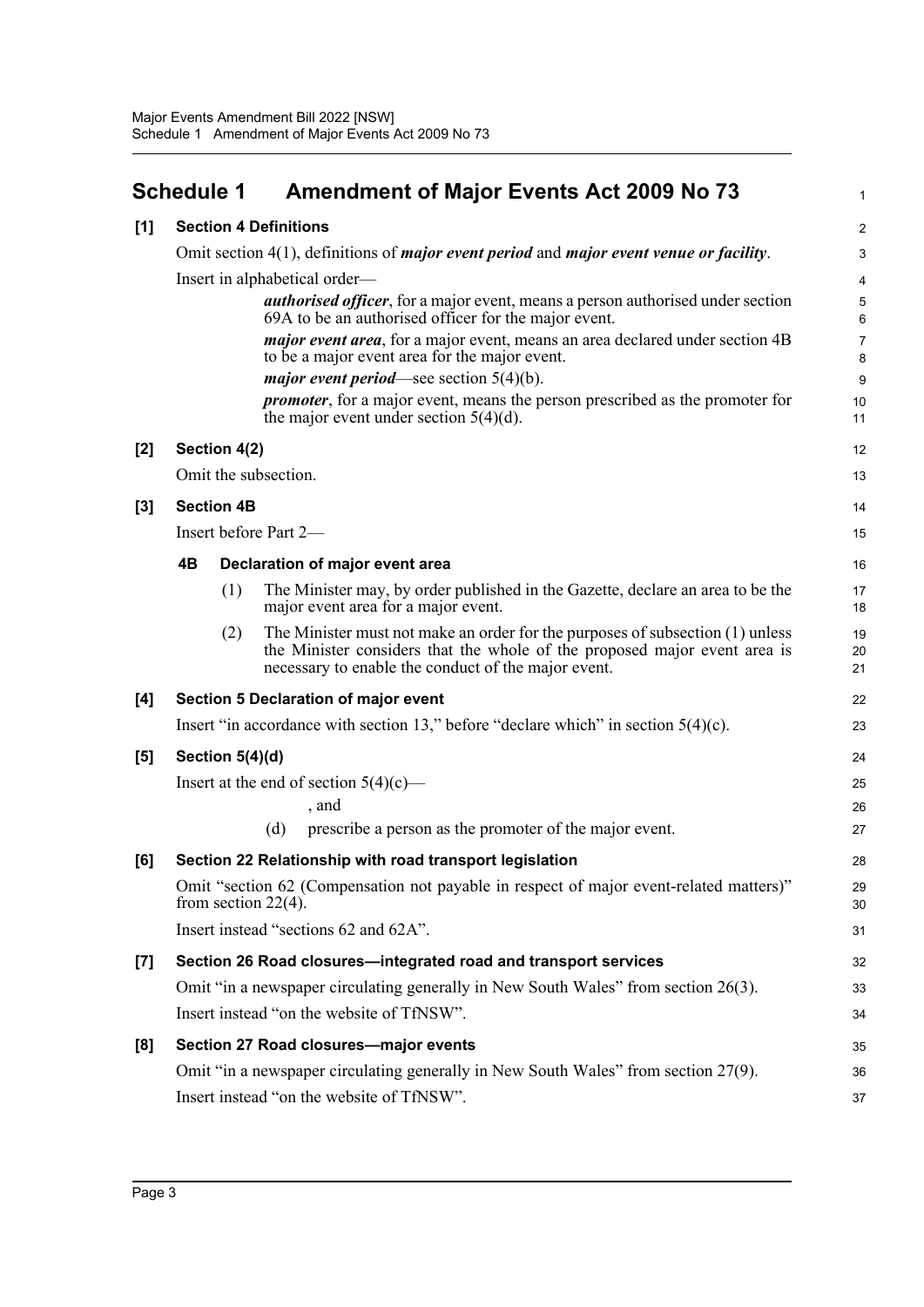| [9]    | Section 28 Road closures-short periods                                           |     |                                                                                                                                                          |              |  |
|--------|----------------------------------------------------------------------------------|-----|----------------------------------------------------------------------------------------------------------------------------------------------------------|--------------|--|
|        | Omit "at or near any major event venue or facility" from section $28(2)(b)$ .    |     |                                                                                                                                                          |              |  |
|        | Insert instead "within or near a major event area".                              |     |                                                                                                                                                          |              |  |
| $[10]$ |                                                                                  |     | Section 30 Offences relating to road closures                                                                                                            | 4            |  |
|        |                                                                                  |     | Omit section 30(6). Insert instead-                                                                                                                      | 5            |  |
|        | (6)                                                                              |     | In this section-                                                                                                                                         | 6            |  |
|        |                                                                                  |     | <i>authorised officer</i> means-                                                                                                                         | 7            |  |
|        |                                                                                  | (a) | a person who has received, for the purposes of this section, written<br>authorisation from TfNSW or the responsible authority for the major<br>event, or | 8<br>9<br>10 |  |
|        |                                                                                  | (b) | a police officer.                                                                                                                                        | 11           |  |
| $[11]$ |                                                                                  |     | Section 34 Declarations under sections 32 and 33                                                                                                         | 12           |  |
|        |                                                                                  |     | Omit "in a newspaper circulating generally in New South Wales".                                                                                          | 13           |  |
|        |                                                                                  |     | Insert instead "on the website of TfNSW".                                                                                                                | 14           |  |
| $[12]$ | Section 37 Control of sale and distribution of articles in certain public places |     |                                                                                                                                                          | 15           |  |
|        | Omit section 37(1). Insert instead—                                              |     |                                                                                                                                                          |              |  |
|        | (1)                                                                              |     | For the purposes of this section, the regulations may prescribe an area as a<br><i>controlled area</i> for a major event.                                | 17<br>18     |  |
|        | (1A)                                                                             |     | A controlled area must be-                                                                                                                               | 19           |  |
|        |                                                                                  | (a) | the area comprising or comprising and adjacent to-                                                                                                       | 20           |  |
|        |                                                                                  |     | a transport facility or interchange, or<br>(i)                                                                                                           | 21           |  |
|        |                                                                                  |     | a major event area, or<br>(ii)                                                                                                                           | 22           |  |
|        |                                                                                  | (b) | a public place within 100m of-                                                                                                                           | 23           |  |
|        |                                                                                  |     | a transport facility or interchange, or<br>(i)<br>(ii)                                                                                                   | 24           |  |
|        |                                                                                  |     | a major event area.                                                                                                                                      | 25           |  |
| $[13]$ | Section 37(8)                                                                    |     |                                                                                                                                                          | 26           |  |
|        | Insert "also" after "may".                                                       |     |                                                                                                                                                          | 27           |  |
| $[14]$ |                                                                                  |     | Sections 37(9), definition of "authorised officer", 44(2), 45(4), 46(8) and 73(6)                                                                        | 28           |  |
|        | Omit the provisions.                                                             |     |                                                                                                                                                          |              |  |
| $[15]$ |                                                                                  |     | Sections 38(2), 41(1)(b), 43(1) and (2), 44(1)(e), 45–49, 59(1) and 72(2)(c)                                                                             | 30           |  |
|        |                                                                                  |     | Omit "venue or facility" wherever occurring. Insert instead "area".                                                                                      | 31           |  |
| $[16]$ |                                                                                  |     | Section 39 Prohibition of certain advertising on buildings and structures                                                                                | 32           |  |
|        | Omit section $39(1)$ – $(3)$ . Insert instead–                                   |     |                                                                                                                                                          |              |  |
|        | (1)                                                                              |     | For the purposes of this section, the regulations may prescribe a site as an<br><i>advertising controlled site</i> for a major event.                    | 34<br>35     |  |
|        | (2)                                                                              |     | An advertising controlled site must be—                                                                                                                  | 36           |  |
|        |                                                                                  | (a) | in a major event area for the major event, or                                                                                                            | 37           |  |
|        |                                                                                  | (b) | in an area within 500m of a major event area for the major event.                                                                                        | 38           |  |
|        |                                                                                  |     |                                                                                                                                                          |              |  |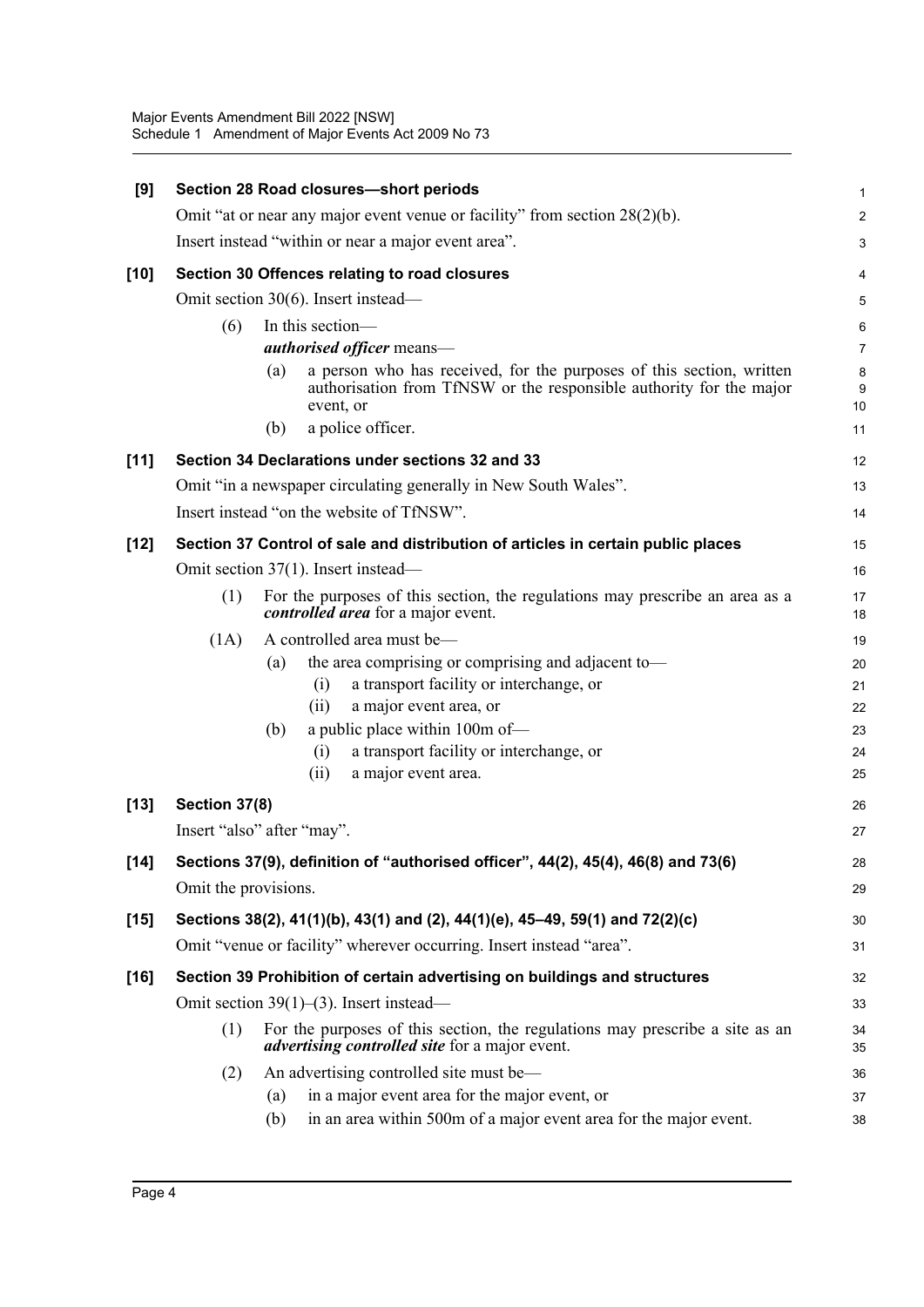|        | (3)                                                                                     | Notice of the advertising controlled site must be published in a way the<br>Minister considers appropriate to bring the notice to the attention of persons<br>who may be affected by the prescription of the site as an advertising controlled<br>site. | $\mathbf{1}$<br>$\sqrt{2}$<br>3<br>4 |  |  |
|--------|-----------------------------------------------------------------------------------------|---------------------------------------------------------------------------------------------------------------------------------------------------------------------------------------------------------------------------------------------------------|--------------------------------------|--|--|
| $[17]$ | Section 39(9)                                                                           |                                                                                                                                                                                                                                                         |                                      |  |  |
|        |                                                                                         | Omit "referred to in subsection $(1)(b)$ ". Insert instead "to which subsection $2(b)$ applies".                                                                                                                                                        | 6                                    |  |  |
| $[18]$ | <b>Section 39(9)(a)</b>                                                                 |                                                                                                                                                                                                                                                         | $\overline{7}$                       |  |  |
|        |                                                                                         | Omit "relevant order was made".                                                                                                                                                                                                                         | 8                                    |  |  |
|        |                                                                                         | Insert instead "area was prescribed as an advertising controlled site".                                                                                                                                                                                 | $\boldsymbol{9}$                     |  |  |
| $[19]$ | Section 40 Prohibition of certain aerial advertising                                    |                                                                                                                                                                                                                                                         |                                      |  |  |
|        |                                                                                         | Omit section 40(1). Insert instead—                                                                                                                                                                                                                     | 11                                   |  |  |
|        | (1)                                                                                     | For the purposes of this section, the regulations may prescribe airspace as<br><i>advertising controlled airspace</i> for a major event.                                                                                                                | 12<br>13                             |  |  |
|        | (1A)                                                                                    | The advertising controlled airspace must be within the line of sight of a major<br>event area for the major event.                                                                                                                                      | 14<br>15                             |  |  |
| $[20]$ | Section 40(7), definition of "aircraft"                                                 |                                                                                                                                                                                                                                                         |                                      |  |  |
|        |                                                                                         | Omit "or a balloon". Insert instead ", balloon or drone or other unmanned aerial vehicle".                                                                                                                                                              | 17                                   |  |  |
| $[21]$ | Sections 41(1) and 44(1)                                                                |                                                                                                                                                                                                                                                         |                                      |  |  |
|        |                                                                                         | Omit "at a major event venue or facility" wherever occurring.                                                                                                                                                                                           | 19                                   |  |  |
|        |                                                                                         | Insert instead "within a major event area".                                                                                                                                                                                                             | 20                                   |  |  |
| $[22]$ | Section 42 Use of official title and official insignia                                  |                                                                                                                                                                                                                                                         |                                      |  |  |
|        |                                                                                         | Omit "for the purposes of this section by notice published in the Gazette" wherever<br>occurring in section $42(3)$ .                                                                                                                                   | 22<br>23                             |  |  |
|        |                                                                                         | Insert instead "and prescribed by the regulations for the purposes of this section".                                                                                                                                                                    | 24                                   |  |  |
| $[23]$ |                                                                                         | <b>Section 46 Directions to leave</b>                                                                                                                                                                                                                   | 25                                   |  |  |
|        |                                                                                         | Omit "at the major event" from section $46(4)(a)$ . Insert instead "within the major event".                                                                                                                                                            | 26                                   |  |  |
| $[24]$ | <b>Section 46(4)(e)</b>                                                                 |                                                                                                                                                                                                                                                         | 27                                   |  |  |
|        |                                                                                         | Omit "at a major event". Insert instead "within the major event".                                                                                                                                                                                       | 28                                   |  |  |
| $[25]$ |                                                                                         | Section 47 Prohibited entry to playing fields                                                                                                                                                                                                           | 29                                   |  |  |
|        |                                                                                         | Insert "part of" before "a major event".                                                                                                                                                                                                                | 30                                   |  |  |
| $[26]$ | <b>Section 50</b>                                                                       |                                                                                                                                                                                                                                                         |                                      |  |  |
|        |                                                                                         | Omit sections 50 and 51. Insert instead—                                                                                                                                                                                                                | 32                                   |  |  |
|        | 50<br><b>Exempt development under Environmental Planning and Assessment Act</b><br>1979 |                                                                                                                                                                                                                                                         |                                      |  |  |
|        | (1)                                                                                     | A major event activity for the purposes of a major event is taken to be exempt<br>development for the purposes of the <i>Environmental Planning and Assessment</i><br>Act 1979 if—                                                                      | 35<br>36<br>37                       |  |  |
|        |                                                                                         |                                                                                                                                                                                                                                                         |                                      |  |  |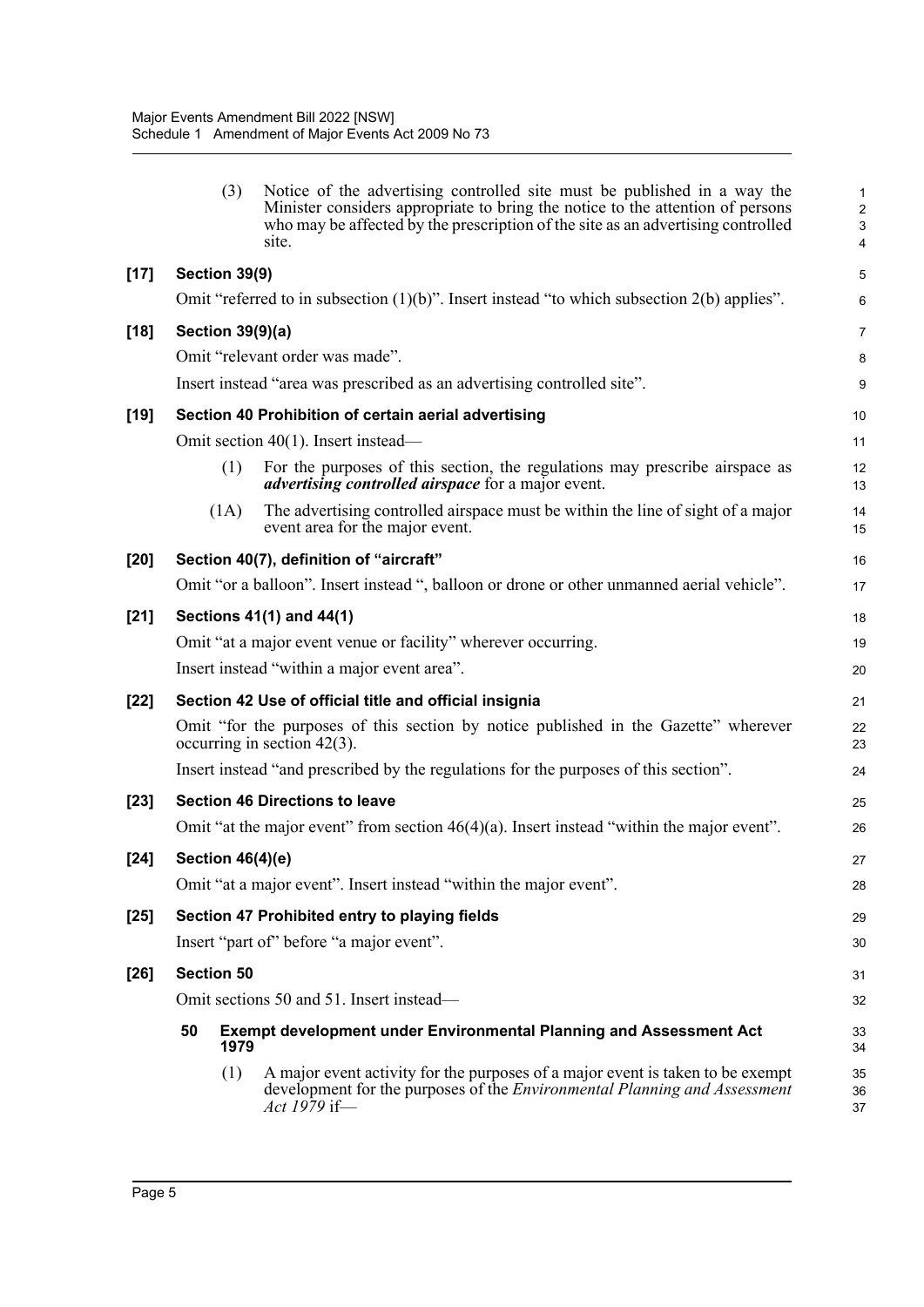|     |                    | the responsible authority for the major event has obtained written<br>(a)<br>approval from the Minister to carry out the major event activity for the<br>purposes of the major event, and | $\mathbf{1}$<br>$\overline{c}$<br>3 |  |
|-----|--------------------|-------------------------------------------------------------------------------------------------------------------------------------------------------------------------------------------|-------------------------------------|--|
|     |                    | the major event activity is carried out in accordance with the Minister's<br>(b)<br>written approval.                                                                                     | $\overline{\mathbf{4}}$<br>5        |  |
|     | (2)                | In this section-                                                                                                                                                                          | 6                                   |  |
|     |                    | <i>major event activity</i> means the following-                                                                                                                                          | $\overline{7}$                      |  |
|     |                    | development within the meaning of the <i>Environmental Planning and</i><br>(a)<br>Assessment Act 1979,                                                                                    | 8<br>9                              |  |
|     |                    | an activity within the meaning of the Environmental Planning and<br>(b)<br>Assessment Act 1979,                                                                                           | 10<br>11                            |  |
|     |                    | anything done under a declaration under section 57.<br>(c)                                                                                                                                | 12                                  |  |
|     |                    | Section 54 Use of community land                                                                                                                                                          | 13                                  |  |
|     |                    | Omit "major event venues and facilities" from section $54(1)(b)$ .                                                                                                                        | 14                                  |  |
|     |                    | Insert instead "venues or facilities for a major event".                                                                                                                                  | 15                                  |  |
|     |                    |                                                                                                                                                                                           |                                     |  |
|     |                    | Section 55, heading                                                                                                                                                                       | 16                                  |  |
|     |                    | Insert "under <i>Local Government Act 1993</i> " after "persons".                                                                                                                         | 17                                  |  |
|     | <b>Section 62A</b> |                                                                                                                                                                                           | 18                                  |  |
|     |                    | Insert after section 62-                                                                                                                                                                  | 19                                  |  |
| 62A |                    | Compensation not payable by promoter for economic loss                                                                                                                                    |                                     |  |
|     | (1)                | Compensation is not payable by or on behalf of a protected person for                                                                                                                     | 20<br>21                            |  |
|     |                    | economic loss arising because of an act done—                                                                                                                                             | 22                                  |  |
|     |                    | in good faith, and<br>(a)                                                                                                                                                                 | 23                                  |  |
|     |                    | (b)<br>for a major event-related matter.                                                                                                                                                  | 24                                  |  |
|     | (2)                | This section does not—                                                                                                                                                                    | 25                                  |  |
|     |                    | apply to acts that cause—<br>(a)                                                                                                                                                          | 26                                  |  |
|     |                    | the death of a person, or<br>(i)                                                                                                                                                          | 27                                  |  |
|     |                    | (ii)<br>personal injury to a person, or                                                                                                                                                   | 28                                  |  |
|     |                    | damage to property, or<br>(iii)                                                                                                                                                           | 29                                  |  |
|     |                    | affect compensation payable by a protected person under an indemnity<br>(b)<br>or other agreement.                                                                                        | 30<br>31                            |  |
|     | (3)                | In this section-                                                                                                                                                                          | 32                                  |  |
|     |                    | <i>act</i> includes omission.                                                                                                                                                             | 33                                  |  |
|     |                    | <b><i>compensation</i></b> includes damages and any other form of monetary<br>compensation.                                                                                               | 34<br>35                            |  |
|     |                    | <i>done</i> includes omitted to be done.                                                                                                                                                  |                                     |  |
|     |                    | major event-related matter means the following matters and includes<br>anything arising from the matter-                                                                                  | 37<br>38                            |  |
|     |                    | the conduct or holding of any major event,<br>(a)                                                                                                                                         | 39                                  |  |
|     |                    | works or other things done under an authorisation given under this Act<br>(b)<br>or the regulations.                                                                                      | 40<br>41                            |  |
|     |                    | protected person means-                                                                                                                                                                   | 42                                  |  |

**[27]** 

[28]

**[29]**